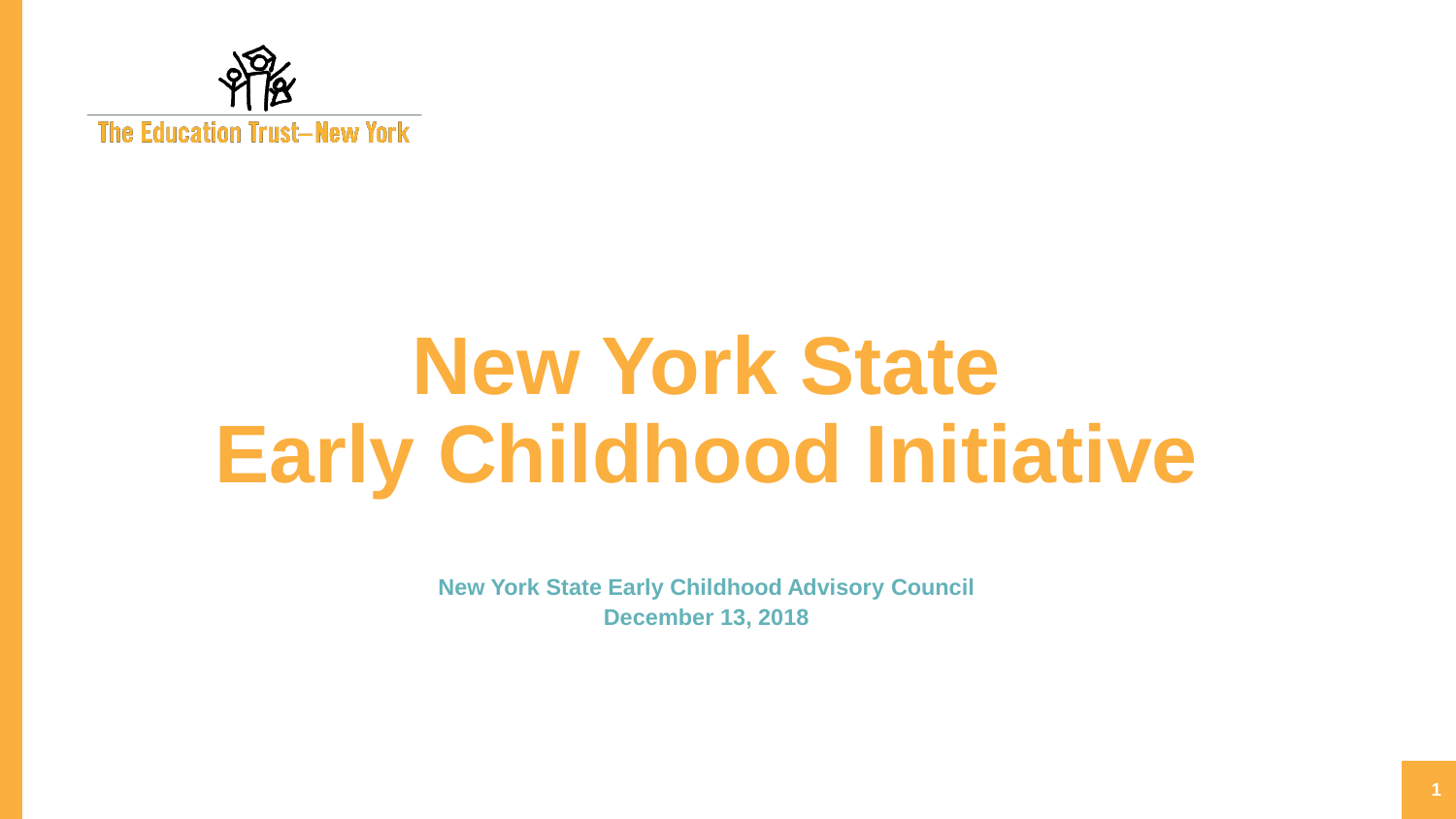## **Pritzker Children's Initiative**

- The Pritzker Family Foundation seeks to expand access to high-quality services for at least one million at-risk infants and toddlers to get them on track for school by assuring: healthy beginnings, supported families, and high-quality child care.
- Pritzker has provided four state teams with planning grants to develop state policy agendas and will be providing three-year implementation grants.
- **Pritzker is funding the following state teams:** 
	- North Carolina
	- **Oregon**
	- **New York**
	- **California**

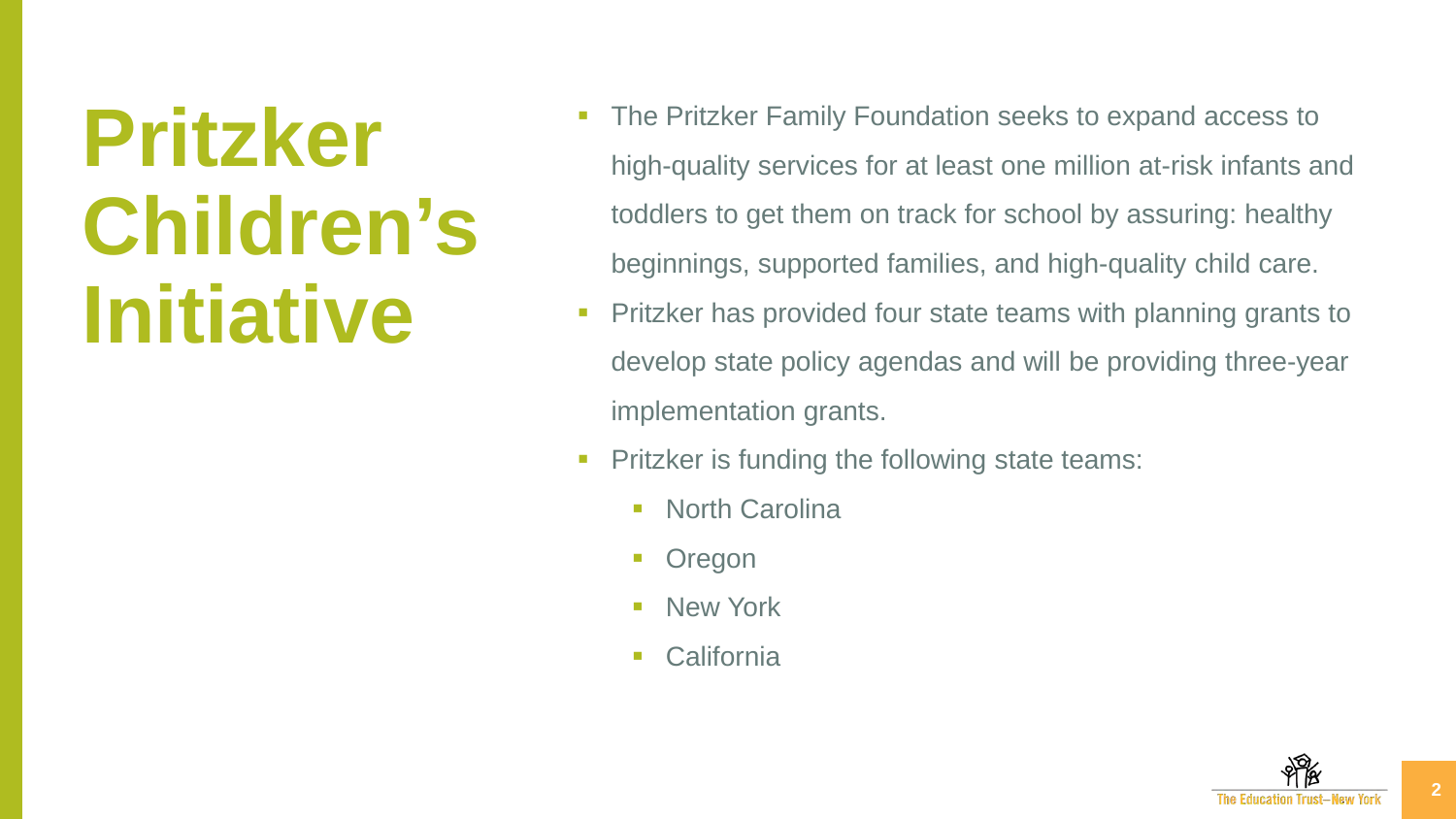### **Building an Early Childhood Coalition**

- Building on the work of the NY Equity Coalition, we are bringing together diverse stakeholders from across the state to advocate for policy changes that will increase the number of children who are on track for school readiness, with a focus on improving long-term outcomes for low-income children, children of color, and other under-served groups.
- With Pritzker's support, we have formed a planning committee, including business leaders, advocacy groups, immigrant groups, as well health care and child care providers.
- Over the past six months, we have conducted a landscape analysis, focus groups, and have identified key priorities and recommendations that will anchor the advocacy of our coalition going forward.

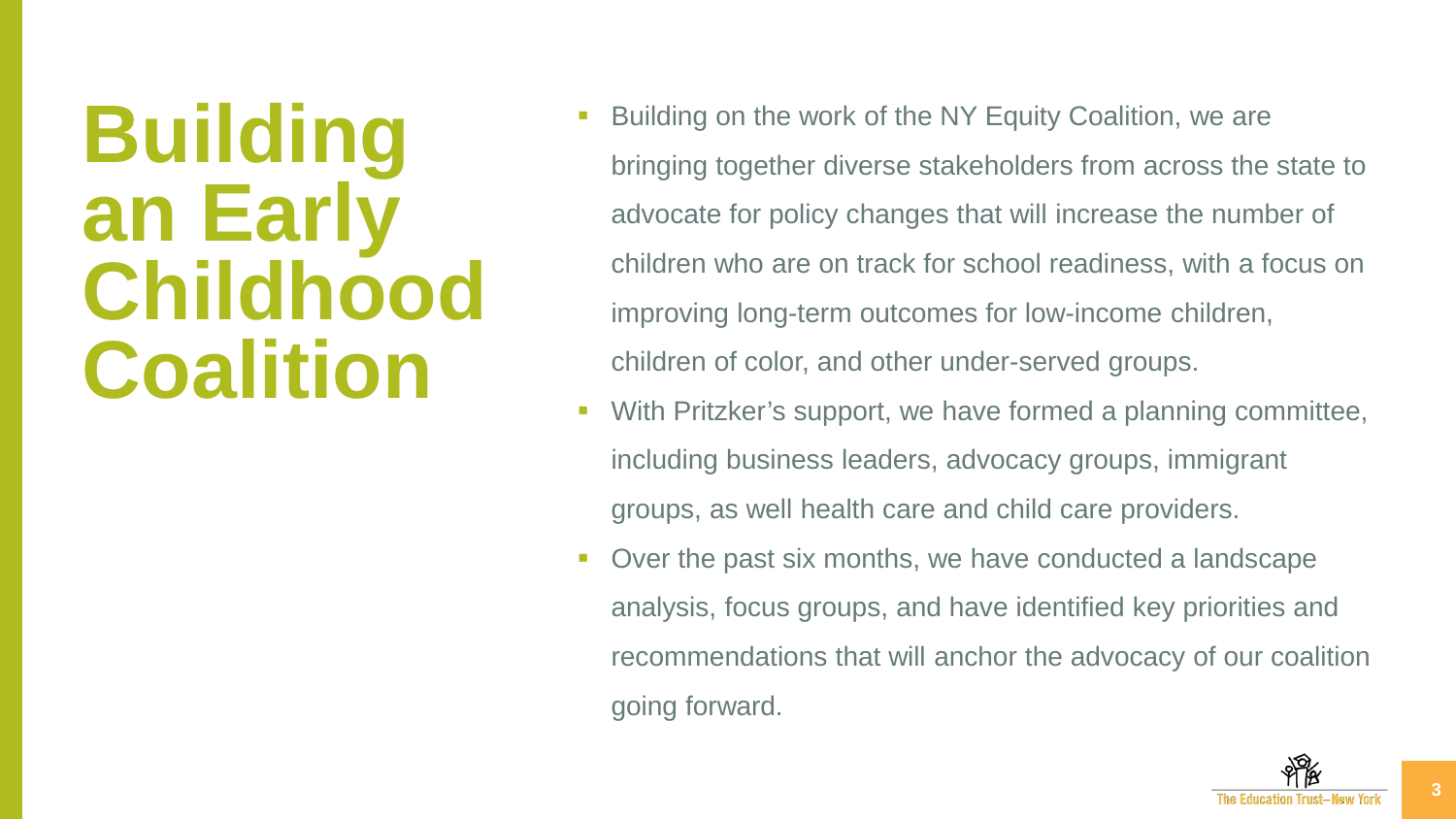## **Landscape Analysis**

- Gaps Identified
	- Infant/toddler quality child care
	- **Universal developmental screenings from birth**
	- PN-3 coordinated system throughout the state
	- **State budget supports**
- Opportunities to Leverage
	- Build upon cross-sector local & state agency work currently in progress
	- New Early Head Start grants
	- **New York State is seen as progressive nationally and more** organizations and funders want to engage with PN-3 work at all levels
- Campaign Prospects
	- **The need for a well-coordinated PN-3 system for the entire** state
	- Identifying common themes that unite all programs and pilots currently taking place into a state-wide PN-3 system
	- **Cultivating policymaker and elected officials to become** champions for a well-coordinated state-wide PN-3 system

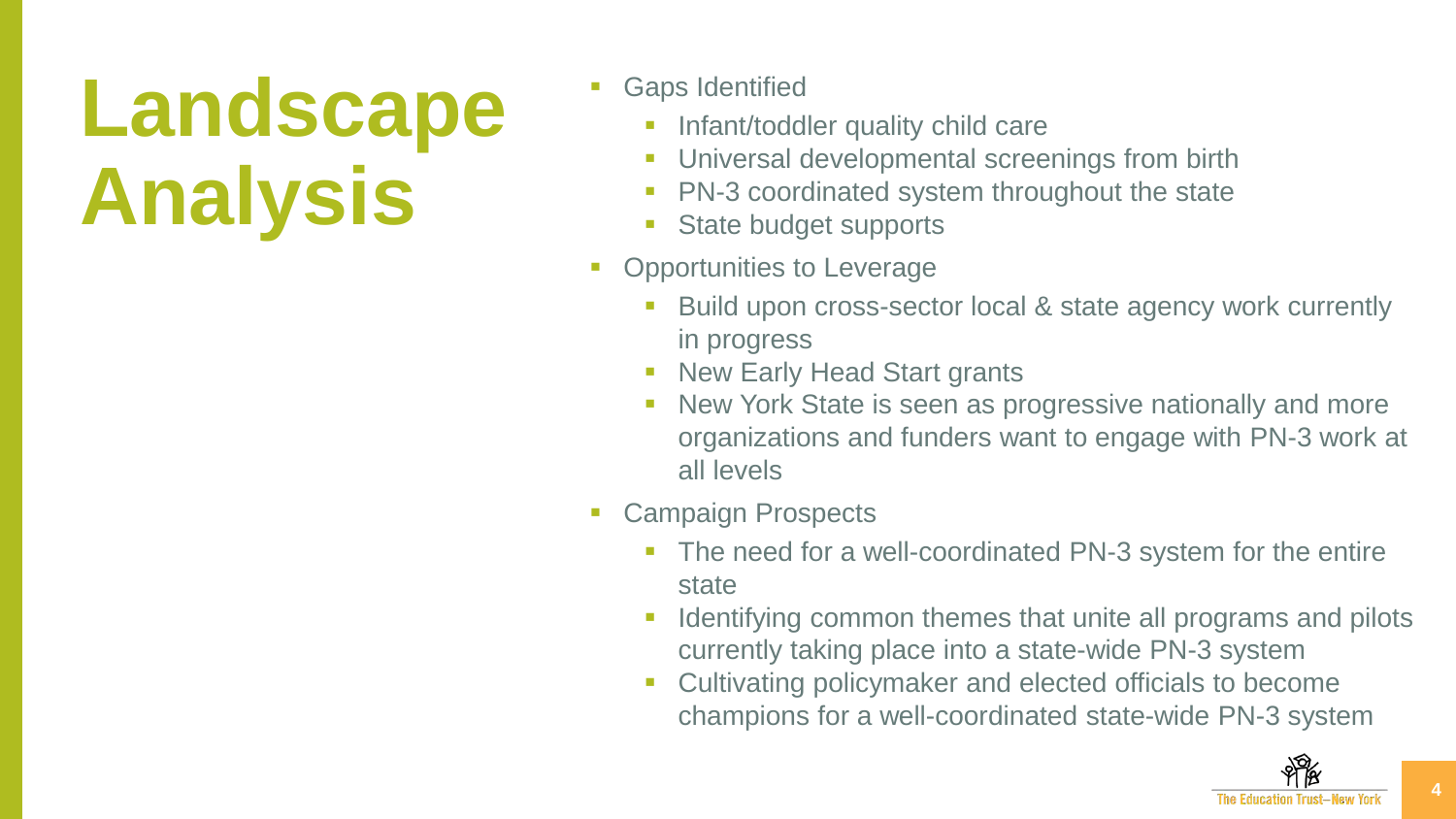## **Focus Groups - Overview**

- Five focus groups were conducted between the end of October and early November.
- **Focus groups had statewide representation:** 
	- Western New York;
	- Central New York; and
	- New York City and suburbs.
- **Focus group participants represented diverse stakeholders:** 
	- Families, including immigrant parents;
	- Child care providers (center-based and family providers);
	- Pediatricians; and
	- Family engagement coordinators.
- **40 individuals participated in the focus groups.**

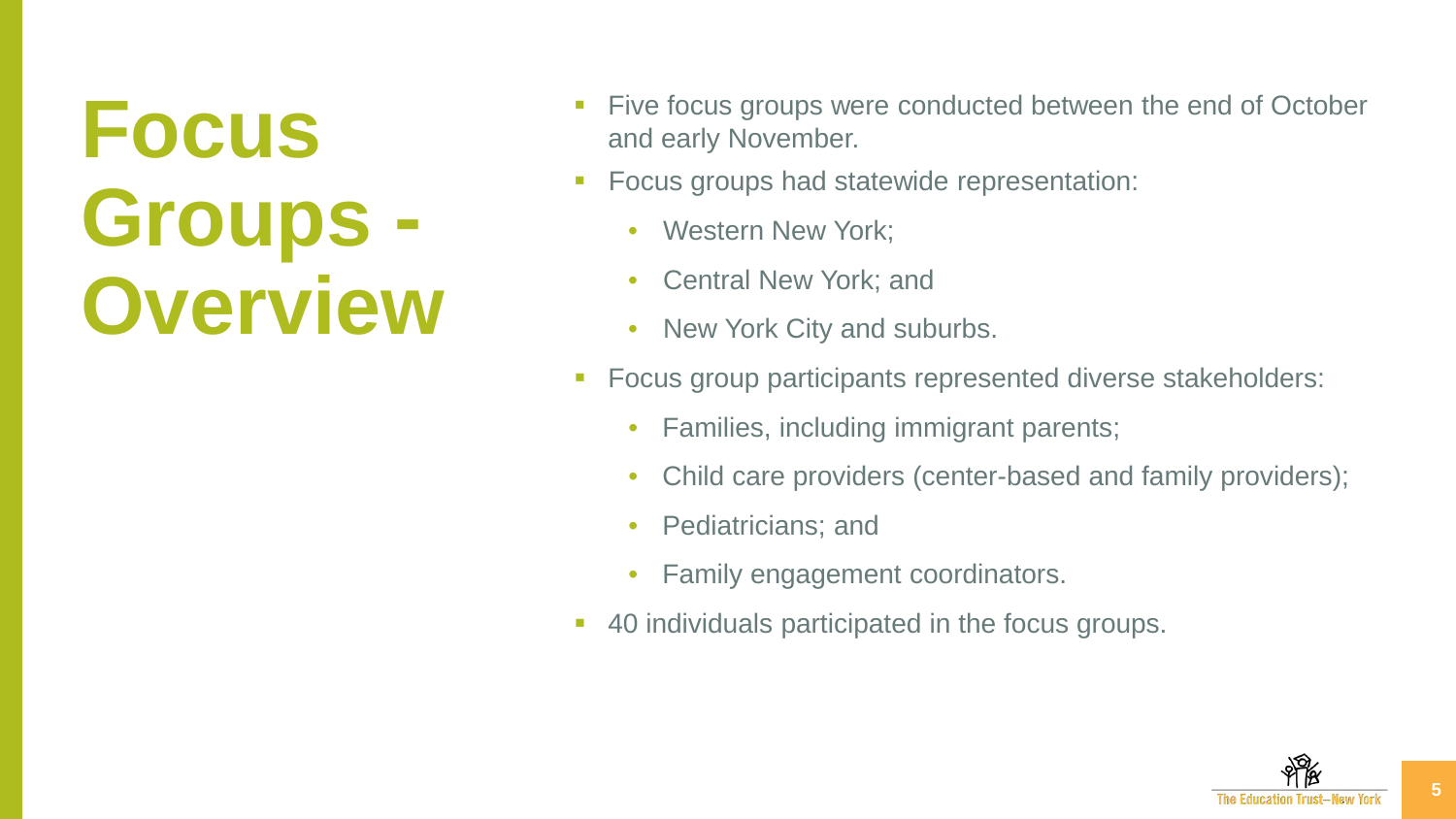#### **Child Care Providers**

- Quality of Staff = Quality Program
- More parent education and resources needed
- Lack of infant-toddler teacher prep programs and ongoing training
- Salary parity must be addressed
- El transition at age 3 needs to<br>look like CPSE transition at age<br>5
- Need to rebrand family child care
- Expand Early Head Start Rethink eligibility
- 
- Changes to system feel political
- Importance of shared services

**"We support staff in getting their certifications and higher education degrees and then they leave for better paying jobs, mostly with DOE."**

**"The QS Specialists connect all the pieces. They are extremely professional. People like to see them coming. They actually like children. QS works."**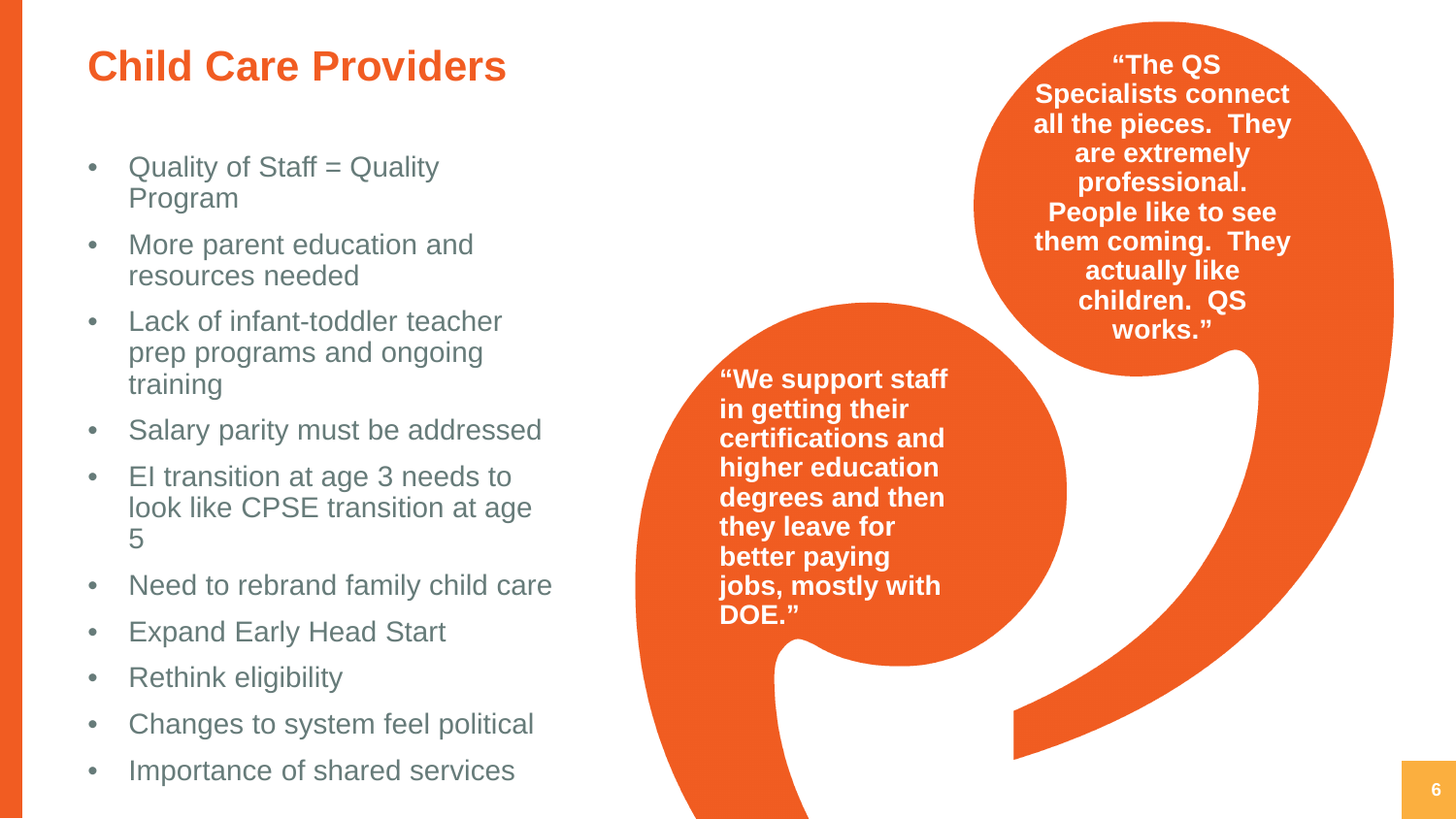#### **Pediatricians**

- Lack of parenting education services for children under 5
- Integrate communication btwn EI and<br>CPSE and primary medical care (other states have two way consent forms)
- EI still functions by using a fax system. The EI process is not standardized and is case worker dependent
- Rarely included in a CP case
- If an effort is made to increase<br>screenings, then EI funding must also increase
- No reimbursement for ACES or other screenings
- Use the existing structures like ECDC to handle EI to CPSE transition
- Transportation can determine which primary doctor a parent might choose
- Dearth of infant mental health services
- Paucity of mental health services for mothers

**"Engaging with the current system is a significant effort. Communication is not an expectation. If there were some level of coordination, it**  would go a long **way to improvement. "**

**"The screening rates for NYS place us at 49th out of 50 in the country."**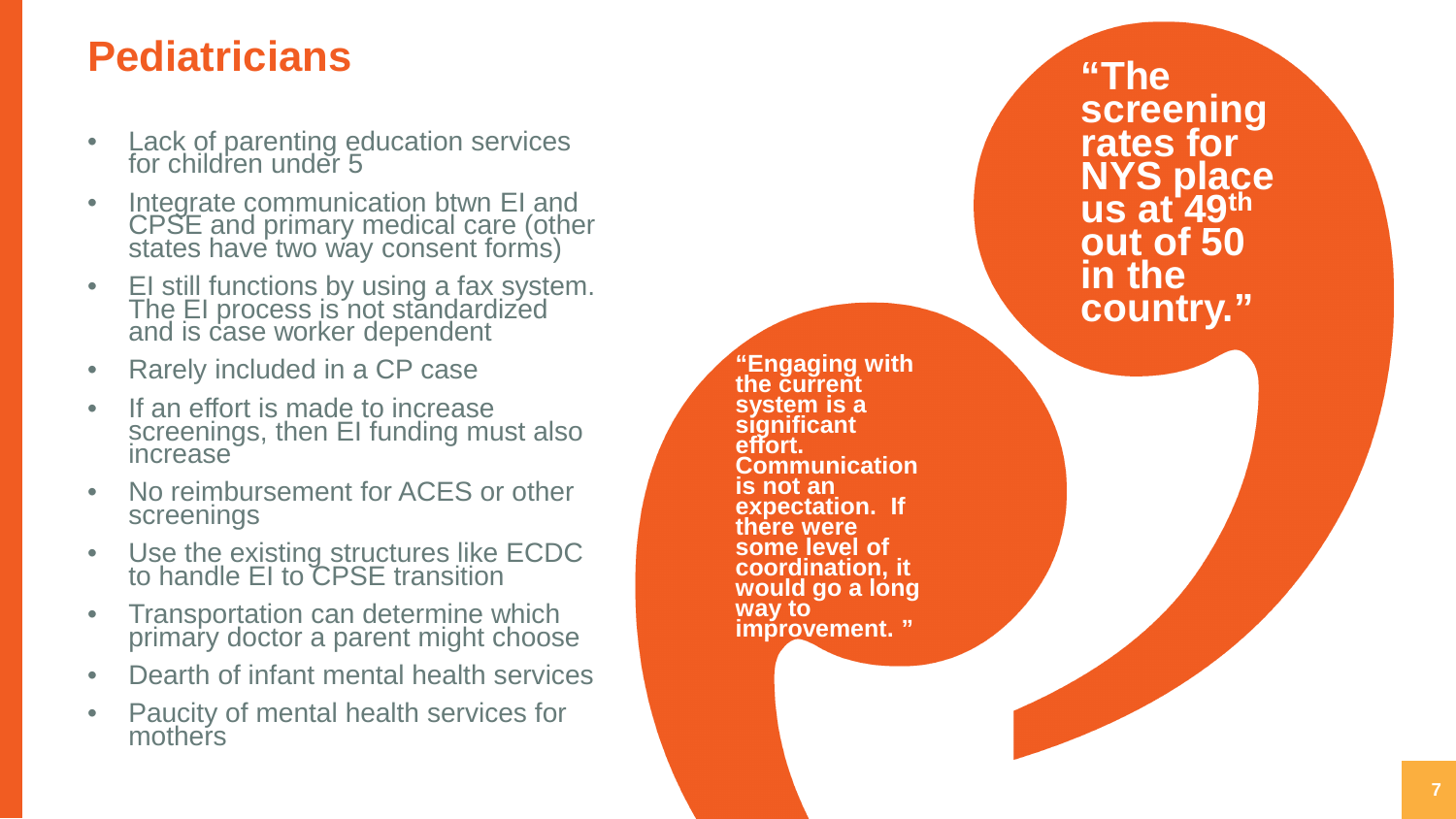#### **Immigrant Families**

- Need for improved safety and<br>security
- Poor quality of providers
- Lack of parent education/ understanding of developmental milestones
- Need for more adult ESOL classes<br>Concerns about transportation
- 
- Concerns about quality of EI specialists/ need for more EI services
- Quality of local healthcare options, including lack of language access
- Need for home-based guidance or groups following birth
- Interest in more information on hom e - based services

**am unsure when [my child] should start talking or when I should seek an interventionist or therapist."**

**"I am fearful of leaving children in unknown hands."**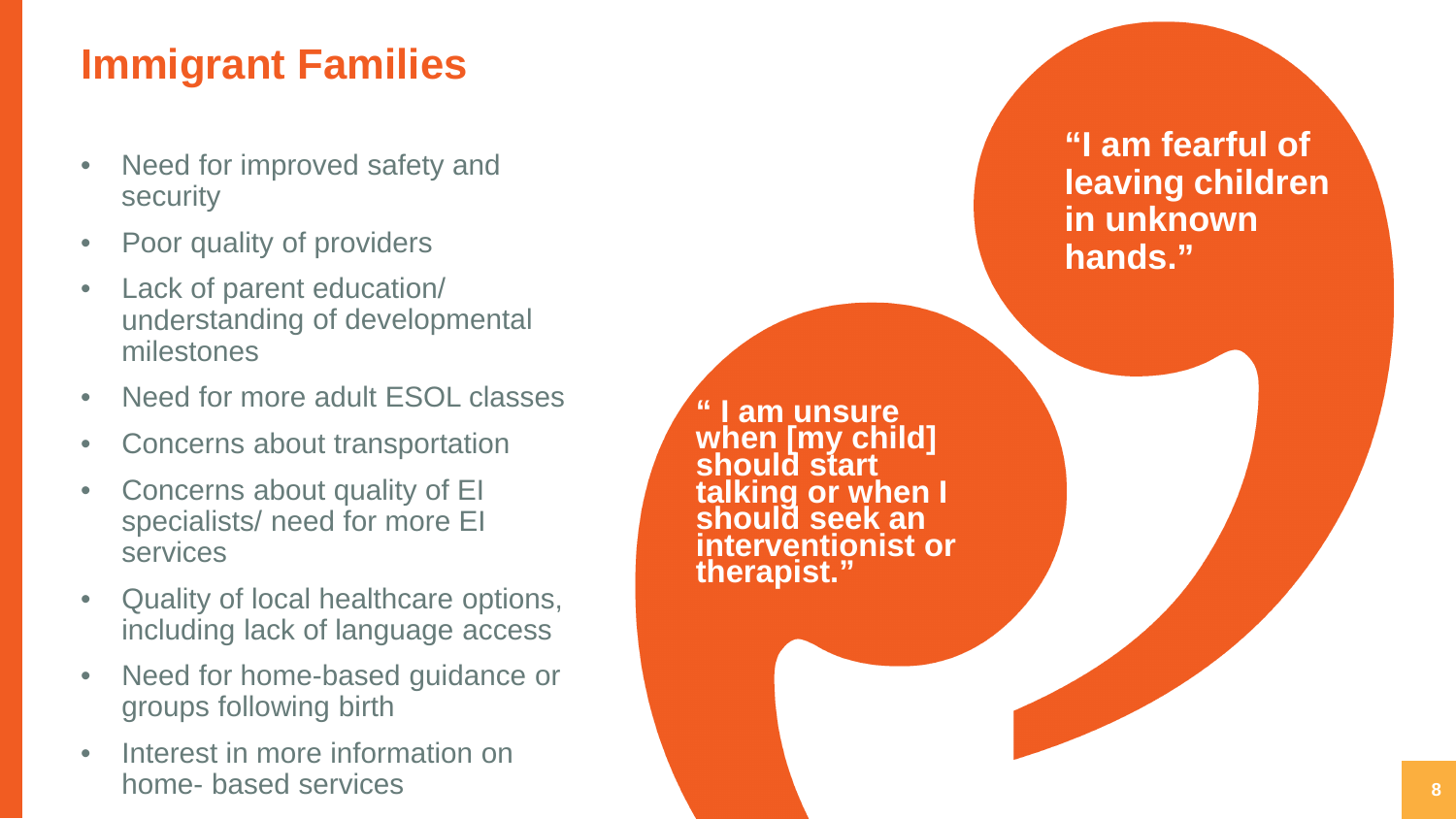### **Focus Groups- Key Takeaways**

#### **Infrastructure**

- There is a need for a coordinated and integrated system that serves parents and providers and that can provide data and resources necessary for quality services to be offered
- The system must be adequately funded

#### **Parent Support**

Greater efforts must be made to educate and support parents

#### **Early education and care**

- Every child care environment must demonstrate intentionality around the safety of children
- High quality staff are critical for programs to be high quality

#### **Health**

- All children must be offered universal developmental screenings
- Early Intervention must be adequately funded, including seamless transition to Committee for Preschool Special Education
- Mental health supports for mothers and children are lacking

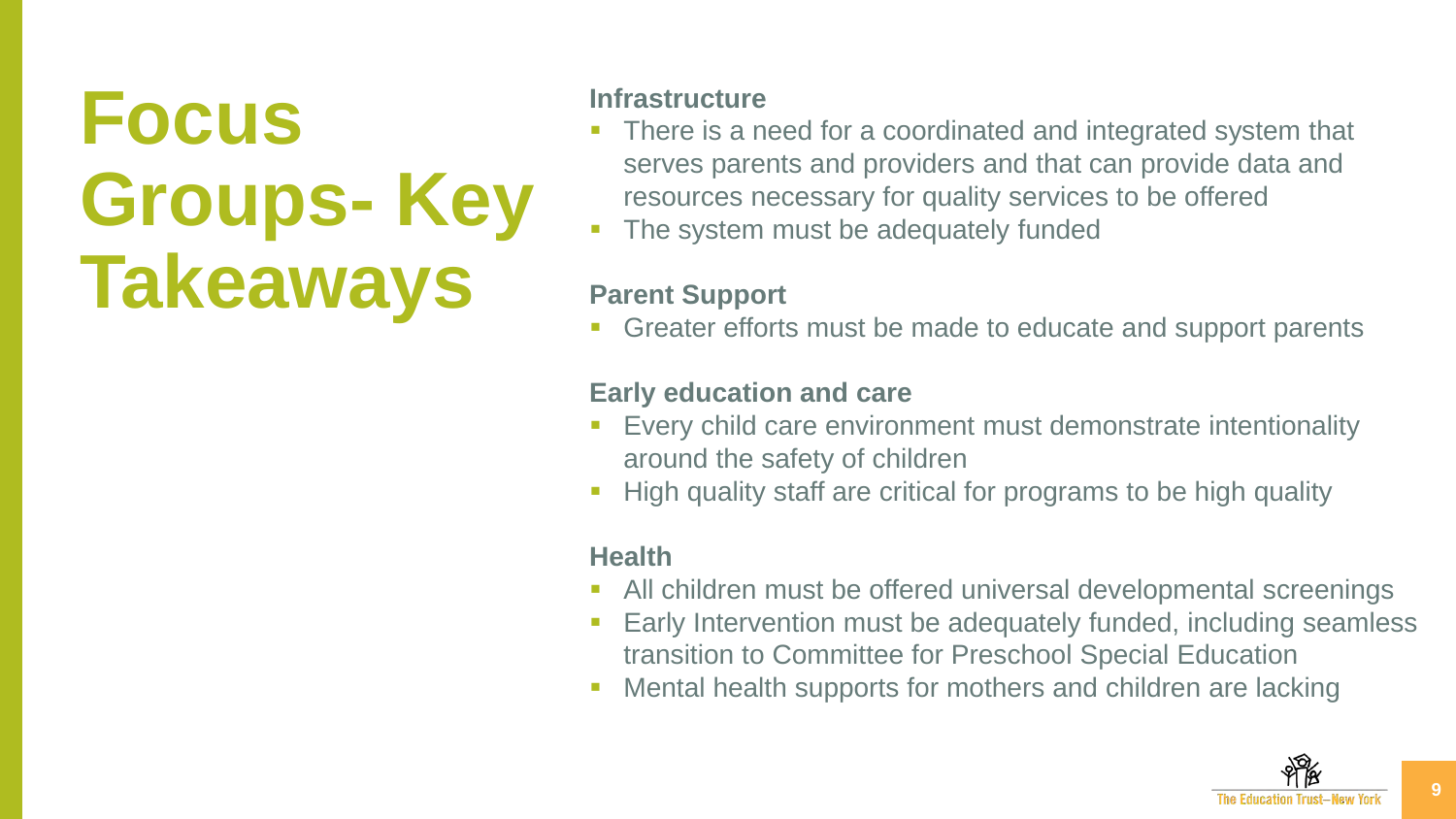#### **Our Vision and Campaign Focus**

**Vision**: All New York children are healthy and developmentally on track at birth and throughout early childhood.

**Campaign Focus**: A prenatal to school-entry system that is committed to equity, qualitydriven, appropriately funded, well-coordinated, and cross-sector, and that fully embraces the racial, cultural, linguistic, and geographic diversity of New York children and families.

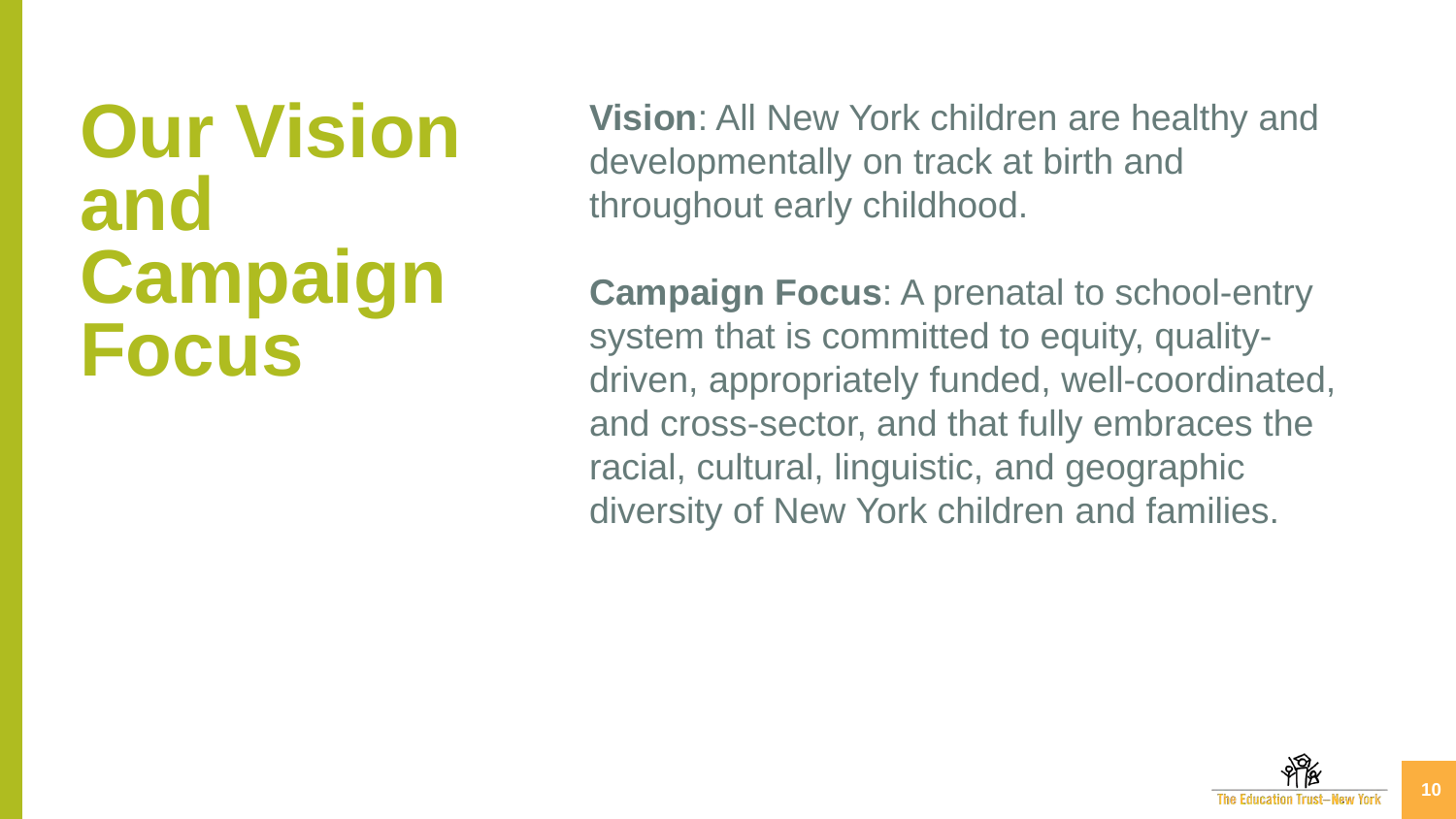### **Our Draft Priorities**

**Priority 1**: New York's health, mental health, education, child care, social services, and safety net systems are connected through shared data and programmatic coordination, and have sufficient funding to meet the needs of families and providers.

**Priority 2:** Low-income families with young children are provided with opportunities to achieve economic security and better integrate into their communities.



**11**